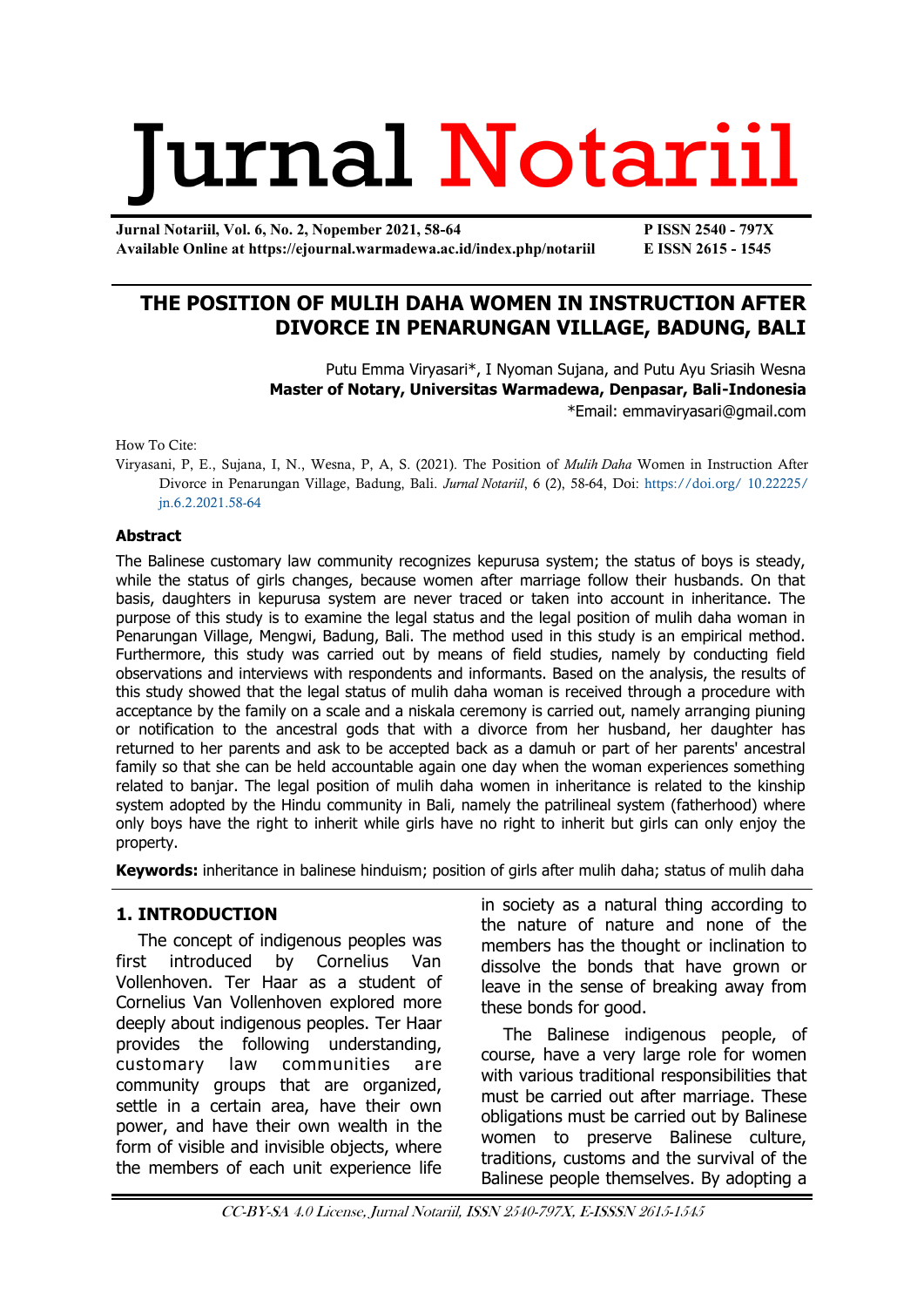patrilineal system, women after marriage will enter the male family and follow the male lineage.

Divorce is not justified, both according to religion and according to law. However, many couples have experienced the breakup of their marital relationship due to various conflicts and problems that cannot be reconciled. This will affect the status of women who have entered the male family. Besides that, divorce under Balinese customary law is not easy. All must go through several stages of custom according to their respective regions. In a patrilineal system where Balinese customary law places men as heirs/purusa, it seems that Balinese Hindu women are the second group. Balinese Hindu women who have male siblings are mostly married outside of the family clan, thus following the male line from their husband's side. This means that the Balinese Hindu woman loses the right to inherit at the place of her birth (*rumah bajang*). This will also cause new problems if Balinese Hindu women experience divorce due to various complicated things. There is a blurring of legal norms when Balinese Hindu women go through the process of divorce and return to their home of birth, regarding their legal position and inheritance, this is because the Balinese Hindu community adheres to *Purusa* Patrilineal system which takes the lineage from the male side. Based on preliminary observations made, it was found that in Penarungan Village, Mengwi, Badung, Bali, several Balinese Hindu women returned to their original homes.

Several previous related studies conducted a similar study regarding marriage in Bali, especially the position of mulih daha. The study conducted by [Komang et al. \(2018\)](#page-6-0) examined the position and the role which actually received by mulih daa women in the original family and also in the society, particularly in Desa Pakraman Padangsambian. The result of their study showed that mulih daa women in Padangsambian in the fact, there is in

returned with the status of head of the family and there are incoming only as a family member, in which those who choose the status as head of the family more have a role in society rather than just being a member of the family. The impact caused is the firstly, positive impact, where with the return of mulih daa women to the origin family provides assistance and power in the terms of economy, and secondly, the negative impact is culture increasingly cornered the women in the scope of its social function, especially for those who have status as a member of the family. The study carried out by [Suaristiwayani et al. \(2020\)](#page-6-0) also conducted a similar study that examined the procedure for the return of a Balinese woman with the status of mulih daha and their customary position in Banjar Munggu Mengwi Badung. The results of this study revealed that a woman with mulih daha status as a result of divorce does not have the right to inherit from her husband's assets and/or that of their parents', except joint assets in inheritance. In Banjar Munggu Mengwi, the inheritance provisions for women with mulih daha status are clearly stipulated in Awig-Awig of Banjar Adat, stipulating that every woman with the status of mulih daha is prohibited from joining the village organisation. Another similar study also conducted by [Kardila et al. \(2021\)](#page-6-0) that examined the legal status of Mulih Daha woman is and the legal consequences for the child brought by Mulih Daha woman to her home. The results of this study indicate that mulih daha women have no right to claim back the right to inherit in their home of origin. The rights and obligations of parents who have divorced their children must still be carried out as stipulated in Article 26 paragraphs (1) and (2) of Law Number 35 of 2014 concerning amendments to Law Number 23 of 2002.

Based on the previous studies above, it can be asserted that the status of mulih daha woman in Penarungan Village, Badung have not been done yet. Thus, this study aims to examine the legal status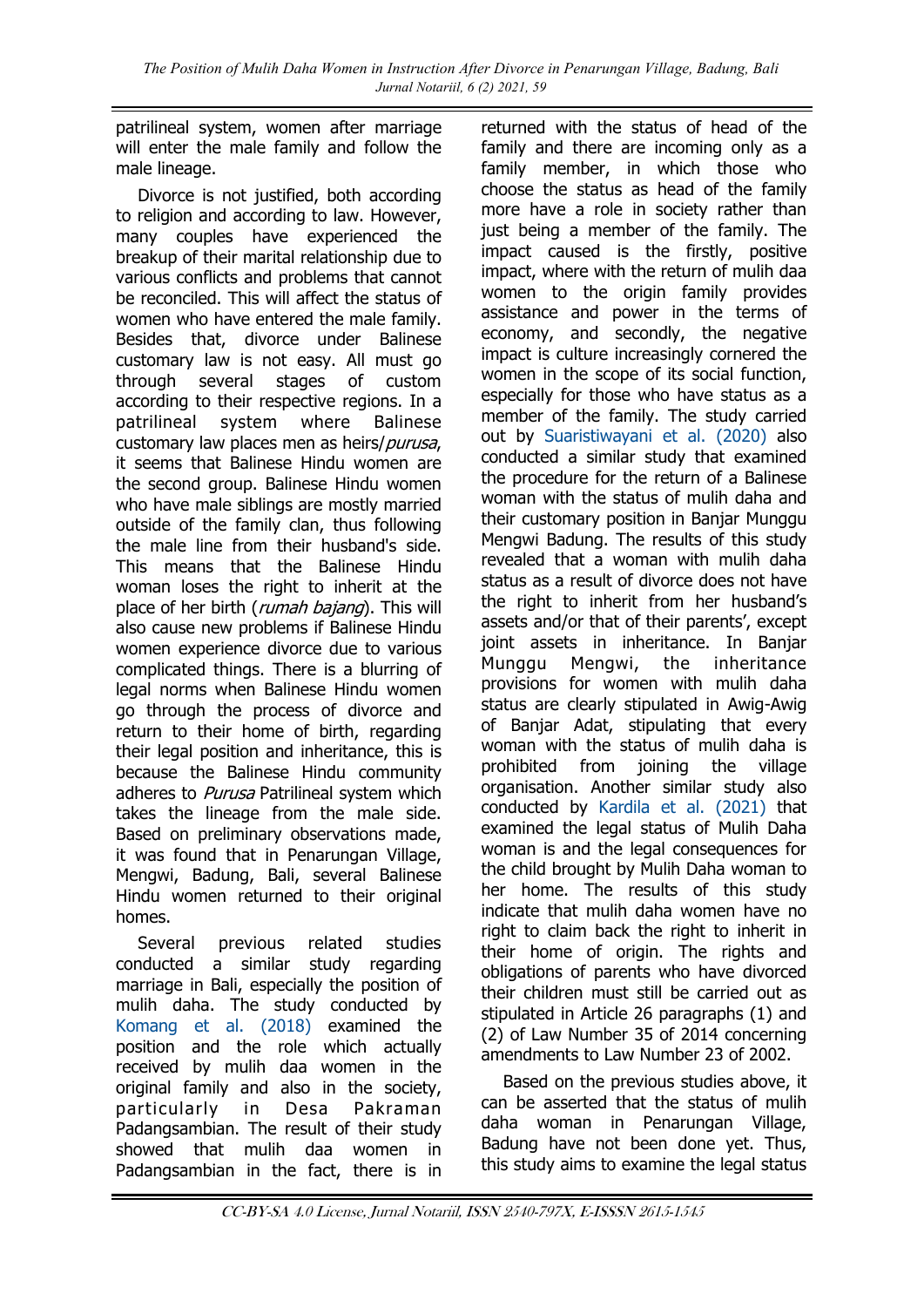and the legal position of mulih daha woman in Penarungan Village, Mengwi, Badung, Bali.

# **2. METHODS**

The method used in this study is empirical legal research. Furthermore, according to [Wignjosoebroto \(1974\)](#page-6-0) empirical research is non-doctrinal research, namely in the form of research to find theories regarding the process of occurrence and about the process of working law in society. This typology of research is often also called social legal research [\(Wignjosoebroto, 1974\).](#page-6-0) As empirical legal research, this study is based on library research in order to obtain secondary data in the field of law. The data collection technique used in this research is to collect primary data, conduct field studies, namely by conducting field observations and interviews with respondents and informants. In obtaining the necessary data, the free guided interview method is comprehensive (indepth) using writing instruments [\(Ashshofa, 2004\).](#page-6-0) The secondary data is collected by means of a literature study (documentation), which is a series of efforts to obtain data by reading, studying, classifying, identifying and understanding legal materials in the form of legislation and literature books that have relevance to research problem [\(Soemitro, 1988\).](#page-6-0) The research location is in Penarungan Mengwi Village, Badung, Bali. The theory used is the theory of Legal Protection and the theory of Legal Certainty. Legal protection is a protection given to legal subjects, namely individuals or legal entities in the form of devices, both preventive and repressive, both verbally and in writing. The theory of legal protection provides protection for recovering women in Penarungan Village, Mengwi, Badung, Bali. Legal certainty means that anyone can demand that the law be enforced and that demand be fulfilled and that violations of the law will be prosecuted and subject to legal sanctions as well [\(Magnis-Suseno,](#page-6-0)  [1988\).](#page-6-0)

## **3. RESULT AND DISCUSSION**

### **Legal Status of Mulih Daha Woman in Penarungan Village, Mengwi, Badung, Bali.**

Article 1 of Law no. 1 of 1974 concerning marriage which states that marriage is an outer and inner bond between a man and a woman as husband and wife with the aim of forming a happy and eternal family (household) based on the One Godhead. A divorce is a legal event whose consequences are regulated by law or a legal event that has legal consequences. Divorce has legal consequences for the dissolution of marriage. In addition, there are several further legal consequences as regulated in Article 41 of Law no. 1 of 1974 namely:

Both father and mother are still obliged to maintain and educate their children, solely based on the interests of the child, if there is a dispute regarding the control of the children, the court will give its decision.

The father is responsible for all the maintenance and education costs needed by the child if the father is in fact unable to provide these obligations. The court can determine that the mother shares in the costs.

The court may oblige the ex-husband to provide living expenses and/or determine an obligation for the ex-wife.

Based on this article, it can be emphasized that divorce has legal consequences for children and exhusbands or wives. In addition, divorce also has legal consequences for joint assets as regulated in Article 37 of Law no. 1 of 1974 choosing to divorce according to Budi Susilo means having to face the courts.

Based on it, the legal consequences of divorce according to Law Number 1 of 1974 concerning marriage are:

The legal consequences of divorce on the position of husband and wife, rights and obligations of the ex-husband/wife according to Article 41 of Law no. 1 of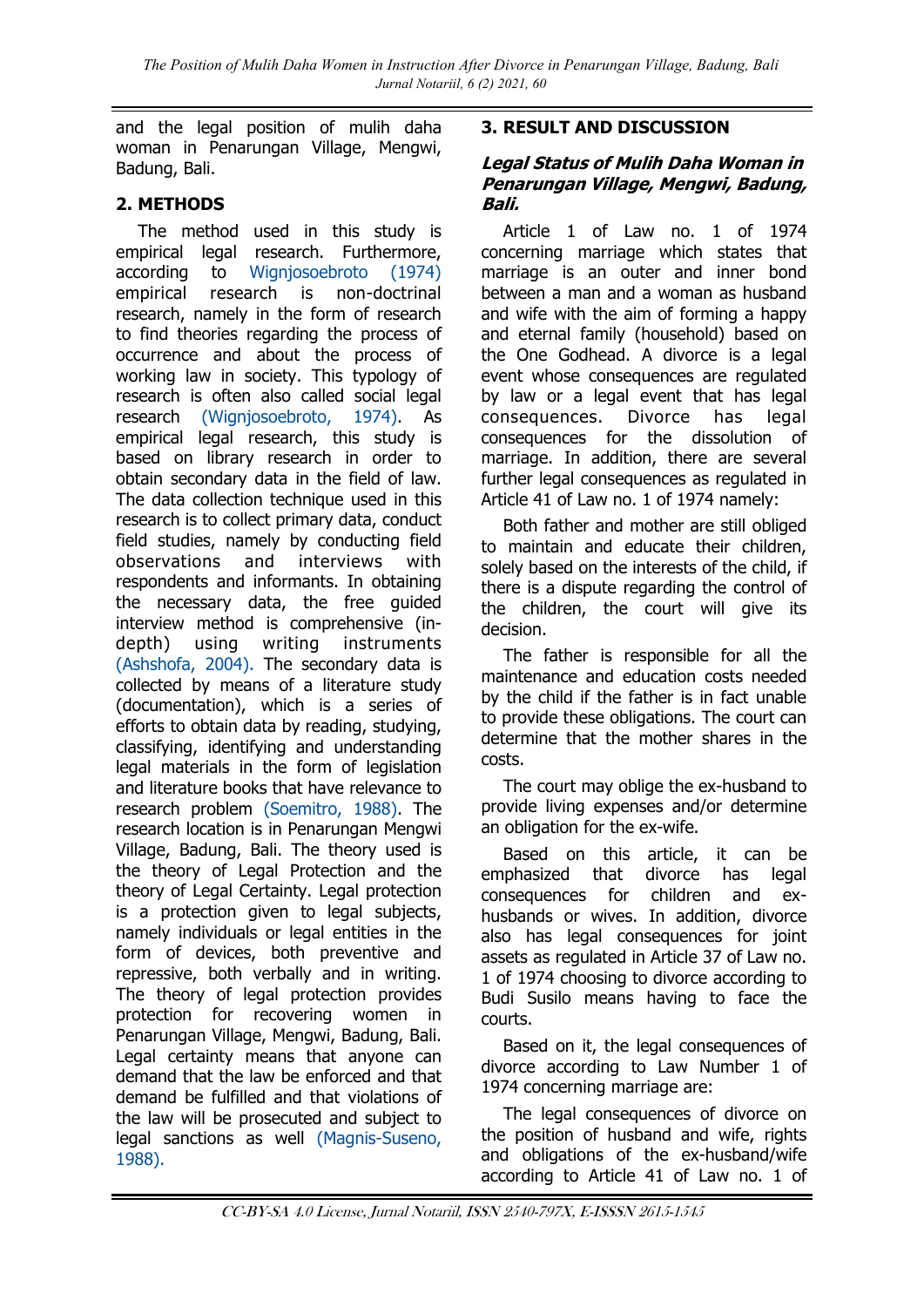1974 in accordance with Islamic law. According to Mahmud Yunus' explanation, if there is a divorce between a husband and wife according to Islamic law, the legal consequence is the ex-husband's obligation to give his ex-wife an appropriate mut'ah in the form of money or goods and to provide a living, clothing and residence for the ex-wife. during the iddah period and pay off the dowry, ta'lik talak agreement and other agreements [\(Yunus, 2008\).](#page-6-0)

As a result of joint property, the explanation of Article 35 of Law no. 1 of 1974 that if the marriage breaks up, then the joint property is regulated according to their respective laws. The article has a wider scope than Article 37, which limits itself, if the marriage is broken up due to divorce, joint property is regulated according to their respective laws. The split of mind resulting from a fight between general conditions (break up) and specific conditions (break up due to divorce) is increasing because it is found in Law no. 1 of 1974, there is a provision regarding joint property if the marriage breaks up not because of divorce.

The legal consequences of divorce on children. The legal consequences of divorce on children of course only apply to husbands and wives who have children in their marriage but do not apply to husbands and wives who do not have children in their marriage.

According to information from Jero Bendesa Adat in Penarungan Village, divorce can be carried out in the following stages: if the husband and wife are not compatible with each other, the divorce process usually begins by conveying the problem of incompatibility to their respective families and at the same time conveying their intention to divorce. Therefore, the wife usually does not want to return to her husband's house. He will settle in the house of his parents or other close families. This is known as Nyala (in today's expression it is better known as bed separation).

The first step taken by each family after receiving a complaint from one of the couples who want to separate is to try to reconcile and persuade the husband and wife concerned to get along again. If they insist that they do not want to get along, the family has no other choice but to take the matter to Prajuru Adat, (village leadership apparatus) to ask for a solution.

Based on the complaint, the village officer will then call the married couple who want to divorce to come to the Village Hall at the appointed time. At the Village Hall and in front of the Village Prajuru, each party was asked for information about the problems they happened to face, including their intention to divorce. After that, the village officer will direct both parties to avoid divorce and return to live in harmony as husband and wife. If both parties say it is impossible to reconcile, then the trial will be adjourned for a few days or weeks. The point is to give the husband and wife the opportunity to think more clearly. If they persist in their intention to divorce, the trial will continue with hearing statements from their respective families. If in the following meeting Bendesa (the top leader of the traditional prajuru) comes to the conclusion that they are absolutely unanimous in going to divorce, the divorce will be approved and the husband and wife will be considered divorced.

At that time, Bendesa also explained the various consequences that accompanied the divorce, such as inheritance, joint property (guna-kaya) and children. Usually, these problems are resolved amicably (resolved peacefully based on customary law). After the content of this peace was agreed. The next step is an announcement (pasobyahan) by village prajuru in a village meeting held the following month. Divorce officially after the announcement (pasobyahan) of the divorce of the spouse in question, in front of the village meeting (paruman). After that, whether they want to remarry or have the status of a widow (balu luh) or widower (*balu muani*), there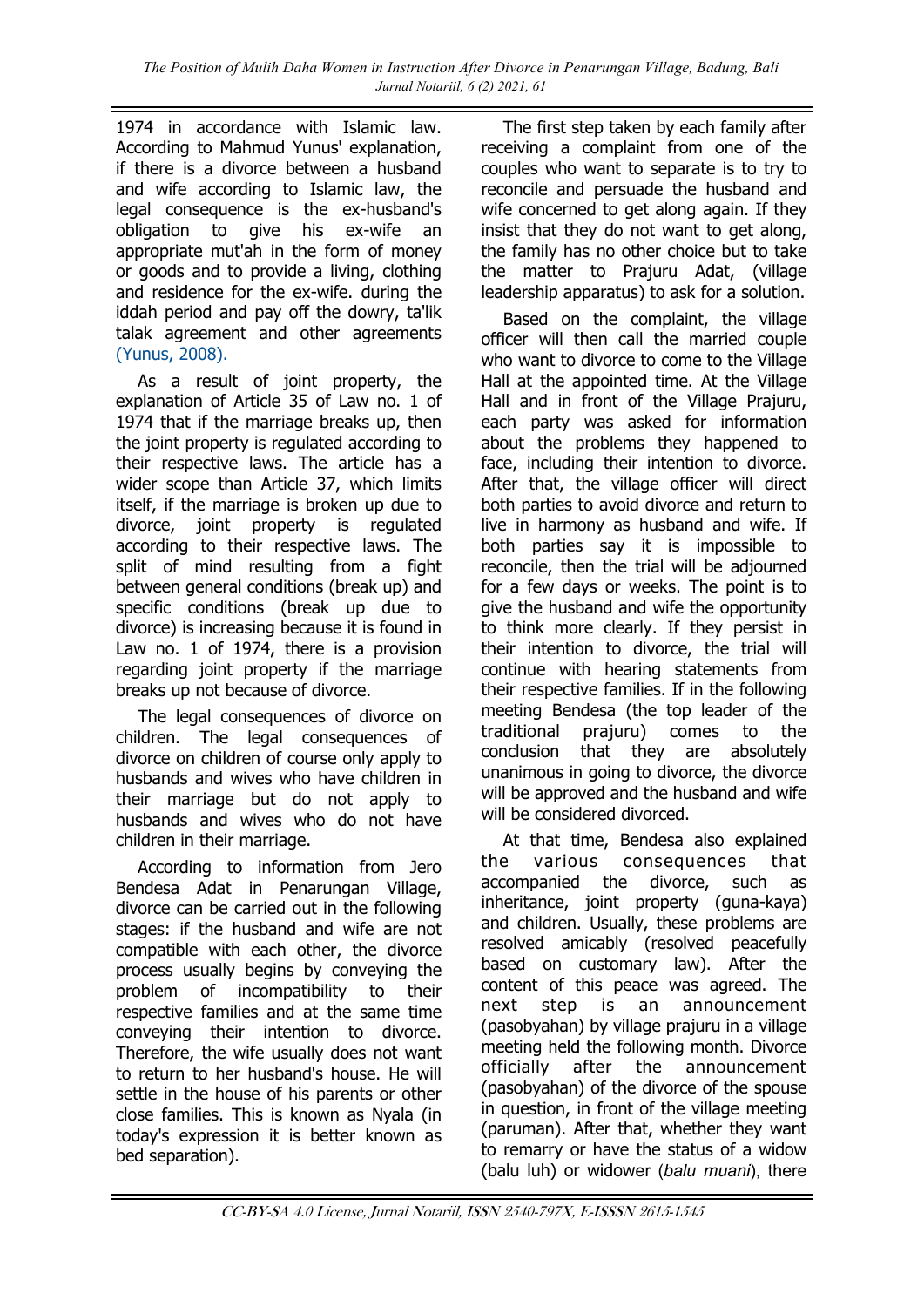is no problem.

#### **Legal Position of Mulih Daha Woman in Inheritance in Penarungan Village, Mengwi, Badung Bali.**

Balinese Hindu women after divorce have several life choices that can be made regarding their position and inheritance. There are those who choose to stay at their husband's house, there are also those who return to their original homes with the term Mulih Daha. The definition of mulih daha itself is basically the return of a married woman to her family of origin because of a divorce. The attitude was well received by the family of origin of the woman who returned home after a divorce [\(Sukerti, 2012\).](#page-6-0)

In connection with the family system adopted by the Balinese indigenous peoples is the patrilineal system, namely the lineage based on the father's line, then the son who has the right to inherit is the son (sentana). In the event of a marriage, the woman breaks her relationship with her family and enters the man's family. With a patrilineal family system linked to inheritance law, it is the son who becomes the original heir, because the son is the successor of obligations, both obligations to his own parents and obligations related to customs and religion in the community concerned, in accordance with the position of boys in the patrilineal family system [\(Hadikusuma, 2003\).](#page-6-0)

For mulih daha women who return home at a young age, where their parents are still able to help and other family members are also not yet married, it is found that they receive the rights and obligations that should be well. Although there is no excessive claim of rights, but the obligations they carry out as family members go well. In relation to their position and role, the obligations they carry out in the family help their parents more in terms of the economy. This is actually not much different from what they did before when they were not married, the most basic difference is that they have become parents, who have responsibility

for the children who are invited to return to their original homes. Their role then is not only as children but also as parents. In addition, related to their rights as daughters who are mulih daha, they are not so demanded in the family. Bali itself is an area with customs and rules and culture that exist in every aspect of life. The position and role in the family affect what they will do in society. In a patrilineal Balinese family, because a woman is considered to be leaving after marriage, her rights and obligations at home are not taken into account.

In Awig-Awig, Penarungan Village, Mengwi, Badung, Bali, it is regulated about inheritance, which is actually passed down to boys. Although basically there are related regulations that regulate the rights of girls, in fact, what I have encountered in the field is that these mulih daha women do not demand their rights. Rights in Balinese culture are more emphasized on inheritance, not only in material form, but inheritance also brings obligations that must be carried out both within the family and indigenous peoples. Mulih Daha women who choose to live with their families in their original homes are not so demanding of their rights, the reason is that apart from not wanting to be bothered with other obligations that come with accepting rights, they also agree to the rules in their social system where boys should be men who receive rights related to family inheritance.

## **4. CONCLUSION**

Building upon the results explained above, thus it can be concluded that (1) the legal status of *mulih daha* woman is accepted through a procedure with acceptance by the family on a scale and a niskala ceremony is carried out, namely arranging *piuning* or notification to the ancestral gods that with the divorce from her husband her daughter has returned to her parents and asks to be accepted back as *damuh* or part of the ancestral family of her parents. In the *piuning* arrangement, a ceremony for the legality of marriage is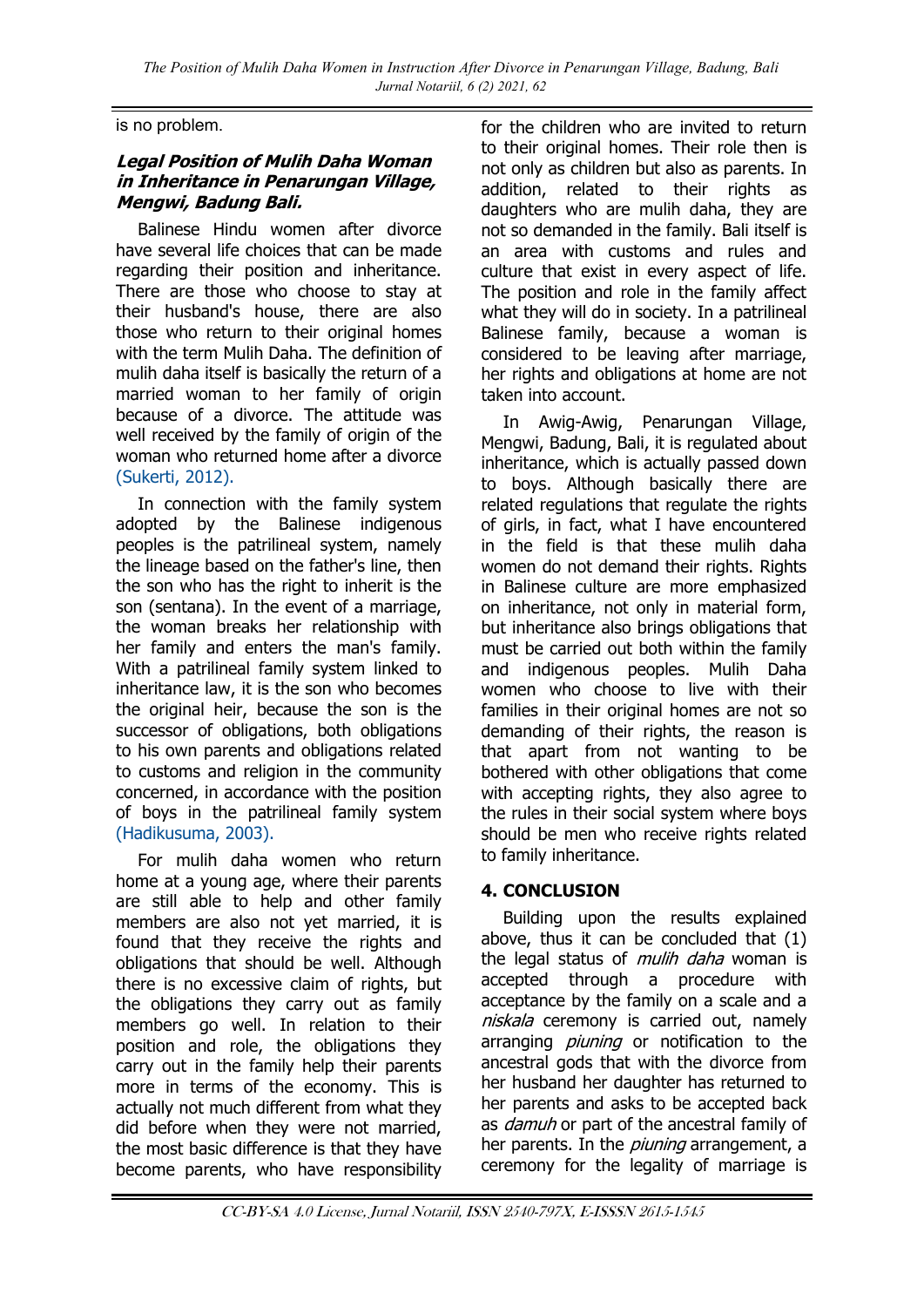also carried out called *mebiakala* and maprayascita. The purpose of the ceremony is to cleanse the woman from all the stains she carries so that she becomes holy again and is notified to the public so that she becomes officially again villagers and get their rights and obligations, a woman who has mulih daha is required to hold a ceremony and the procedure has been arranged and determined in banjar munggu. The purpose of the ceremony is to inform the ancestors and n his parents that there will be a woman who has married out again to her original residence (her parents) to live again and can be accepted back in the environment by bringing in customary kelian and banjar kelian to witness that indeed a woman is holding mulih daha so that can be held accountable again one day the woman will experience things related to banjar. (2) The legal position of mulih daha women in inheritance is related to the family system adopted by the Hindu community in Bali, namely the Patrilineal system (fatherhood) where only boys have the right to inherit while girls have no right to inherit. This seriously injures the sense of justice and is not in accordance with human rights. So that the provisions of Balinese customary law that do not give daughters to inherit the inheritance of their parents are in accordance with the provisions of the family system adopted and do not conflict with applicable customary law. However, nowadays, the provision that does not give girls the right to inherit the inheritance of their parents is related to progress in social relations where emancipation equality and gender equality are being actively pursued between men and women based on the principles of justice, fairness and justice. social security, legal certainty and legal protection for all communities, the provisions of customary law that do not give inheritance rights to girls are contrary to the principle of justice and eliminate the rights of girls. Although in customary law that applies in Balinese society where girls do not have the right to inherit the inheritance of their parents, it is possible for heirs (parents who are) to

make various efforts or ways so that their daughters can inherit or get part of the inheritance of other old people in several ways, namely: (a) by giving a grant, part of his property becomes his property. It can also be done by giving gifts when their daughters marry out called Jiwa Dana, namely giving a share of the property to the daughter before or after marriage while her parents are still alive, which is called Jiwa Dana and Tatatadan or Bebaktan. (b) The position of women after a divorce is entitled to joint property (gunakaya) according to Balinese Customary Law has developed from the past the distribution of joint property was two to one, while now it is starting to develop into an equal distribution, namely half for husband and a half for a wife. In the field of inheritance in the home of origin, the widow mulih daha is not an heir because her position is only as an unmarried daughter, but it is possible to be given property by her parents but her name is not an inheritance but dharmadana or grant.

# **REFERENCES**

- Ashshofa, B. (2004). Metode Penelitian Hukum. Jakarta: Rineka Cipta.
- Hadikusuma, H. (2003). Pengantar Ilmu Hukum Adat Indonesia (Cet. II). Bandung: Mandar Maju.
- [Kardila, P. A. D., Budiartha, I. N. P., & Rideng,](https://doi.org/10.22225/jkh.2.3.3665.603-607)  [I. W. \(2021\). Kedudukan Perempuan](https://doi.org/10.22225/jkh.2.3.3665.603-607)  [Mulih Daha dalam Keluarga dan Akibat](https://doi.org/10.22225/jkh.2.3.3665.603-607)  [Hukum Terhadap Anak di Desa Adat](https://doi.org/10.22225/jkh.2.3.3665.603-607)  Mengwitani. [Jurnal Konstruksi Hukum](https://doi.org/10.22225/jkh.2.3.3665.603-607), 2 (3), 605–[609. https://doi.org/10.22225/](https://doi.org/10.22225/jkh.2.3.3665.603-607) [jkh.2.3.3665.603-607](https://doi.org/10.22225/jkh.2.3.3665.603-607)
- [Komang, N., Gatriyani, A., Luh, N.,](https://ojs.unud.ac.id/index.php/sorot/article/view/37843)  [Kebayantini, N., & Nugroho, W. B. \(2018\).](https://ojs.unud.ac.id/index.php/sorot/article/view/37843)  [Kedudukan dan Peranan Perempuan Mulih](https://ojs.unud.ac.id/index.php/sorot/article/view/37843)  [Daa dalam Keluarga dan Masyarakat di](https://ojs.unud.ac.id/index.php/sorot/article/view/37843)  [Desa Pakraman Padangsambian](https://ojs.unud.ac.id/index.php/sorot/article/view/37843)  [Kecamatan Denpasar Barat.](https://ojs.unud.ac.id/index.php/sorot/article/view/37843) Jurnal Ilmiah Sosiologi (SOROT), 1(1). Retrieved from [https://ojs.unud.ac.id/index.php/sorot/](https://ojs.unud.ac.id/index.php/sorot/article/view/37843) [article/view/37843](https://ojs.unud.ac.id/index.php/sorot/article/view/37843)
- Magnis-Suseno, F. (1988). Etika Politik (Cetakan II). Jakarta: Gramedia.
- Soemitro, R. H. (1988). Metodologi Penelitian Hukum dan Jurimetri. Jakarta: Ghalia Indonesia.